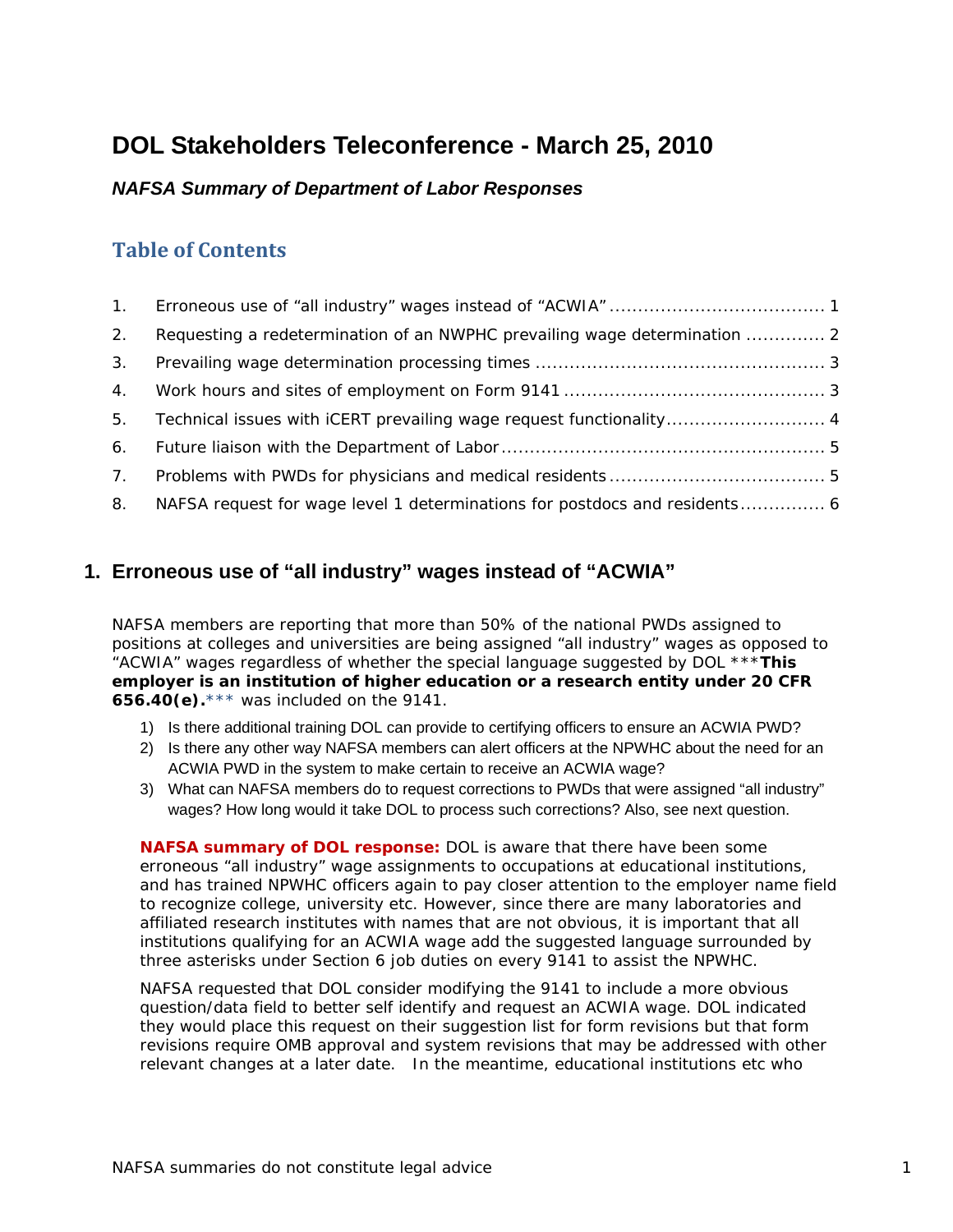<span id="page-1-0"></span>have received an erroneous "all industry" wage determination should request an official redetermination through iCERT. Also, See next question:

#### **2. Requesting a redetermination of an NWPHC prevailing wage determination**

Members report requesting redeterminations through iCERT on the same day they have received a PWD with an all-industry wage. However, there was no confirmation email received for the redetermination request and the requests do not appear in the redetermination queue.

- 1) Could DOL please explain the redetermination process?
- 2) How long can users expect to receive a formal redetermination?
- 3) How will users receive official notification of a redetermination?
- 4) Is this the best way to address issues of all industry wage assignments or should be seeking correction through stakeholder liaison?

**NAFSA summary of DOL response:** At the bottom of the Prevailing Wage: Case Details screen in iCERT, there is a Redetermination Request button.

|                                                          | $\left  1 \right $ $\left  10 \right $ 9 Row(s)<br>$ 4 - 4 $ 1 |
|----------------------------------------------------------|----------------------------------------------------------------|
| Available Actions:<br>Withdraw<br><b>Delete</b><br>Reuse | <b>Redetermination Request</b>                                 |
| Begin New ETA Form 9141                                  |                                                                |

Users seeking a redetermination should:

- Select the specific PWD for which they wish to request a redetermination
- Select a reason for redetermination from the drop-down list and then offer a brief explanation of why a different occupation, wage level, survey, etc. should be considered, and
- Submit the request.

After submitting, the PWD should now show up as "Pending Redetermination" in the case status list in iCERT. Users will receive an email only *after* DOL adjudicates the redetermination request.

DOL also confirmed that this was the best way for users to address PWDs where DOL erroneously used the "all industry" data set instead of the "ACWIA" data set. NAFSA asked DOL to update its iCERT user manuals to provide instruction in how to use the redetermination function.

Redeterminations will be reviewed on a first-in first-out basis. DOL could not offer specific processing times, but indicated that there is currently a queue that officers are working to reduce and that they hope that redeterminations will be processed "fairly quickly" in the future.

Users wishing to challenge a *redetermination* should follow official mail-in procedures outlined in [73 Fed. Reg. 78020](http://www.nafsa.org/resourcelibrary/default.aspx?id=10566) published on December 19, 2008. NAFSA recommended that DOL publish a notice clarifying the procedures to request: 1) NWPHC redetermination, (2) CO review, and (3) BALCA review.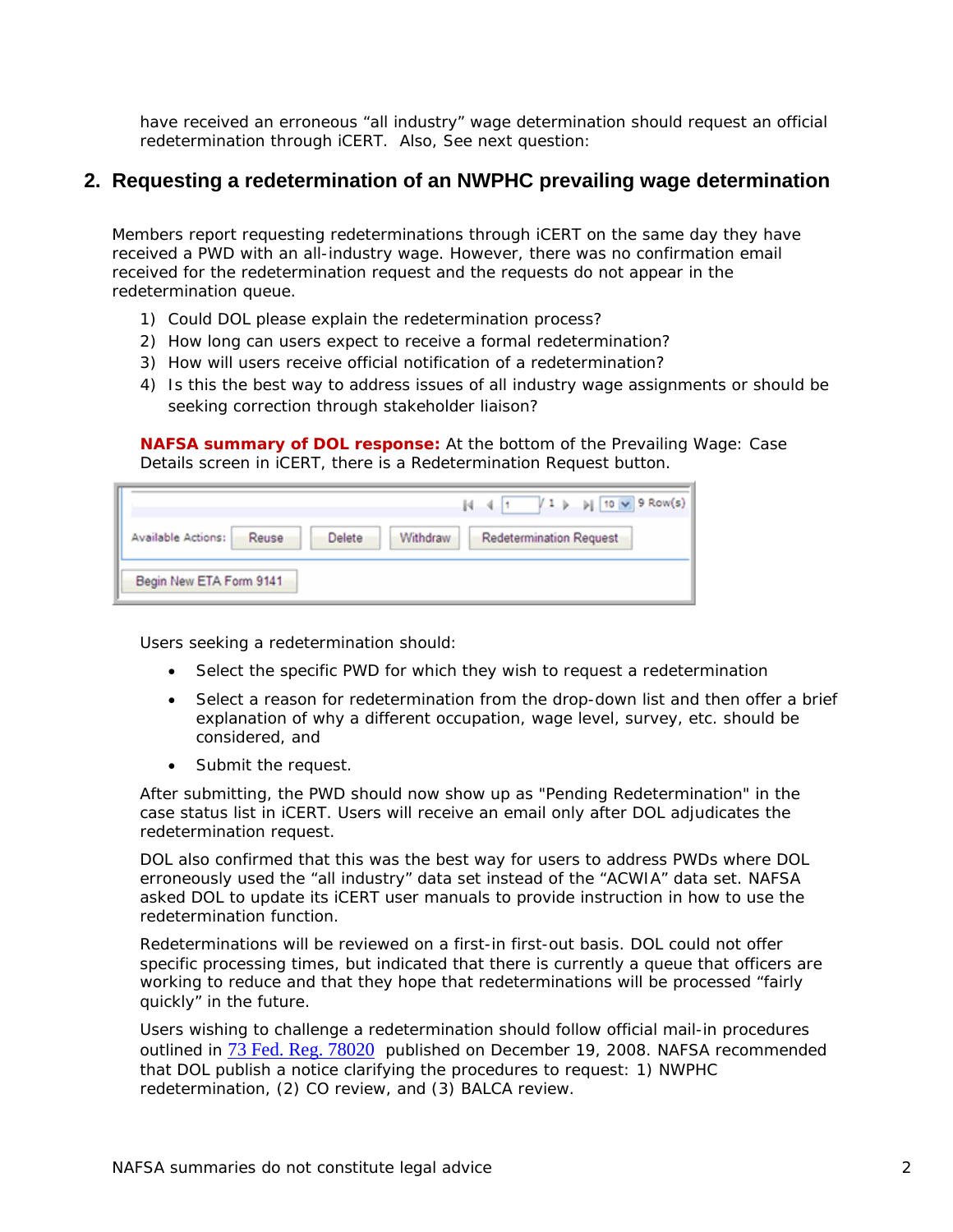#### <span id="page-2-0"></span>**3. Prevailing wage determination processing times**

Some members are reporting that PWDs are taking more than the 60 days, which is longer than the DOL period that DOL recommended in its PW FAQs. We are concerned that we will be forced to use USCIS Premium Processing to expedite petitions where we would not normally have to, due to the protracted PW processing times, since LCAs cannot be filed more than 180 days prior to the effective start date and the NPWHC is taking longer than 60 days. While we have alerted hiring departments to plan ahead, research employment at educational institutions is difficult to predict (i.e. stimulus or other federal funding is suddenly available to start or extend a research project with required research start dates) The delay in processing due to the lengthy national PWDs has threatened the ability to maintain the lawful status of faculty and researchers and/or the ability to commence or continue the funded research project.

- 1) Is there a method that stakeholders could use to request expedited processing through liaison channels for cases pending longer than 60 days?
- 2) Could DOL comment on the current staffing levels of certifying officers at the NPWHC? Assuming DOL is still adding and training new staff, does DOL expect that an increase in staffing will result in faster PWDs?
- 3) Can DOL indicate when (if at all) they anticipate a faster PWD response?

**NAFSA summary of DOL response:** DOL indicated that they would like to decrease processing times in the future (possibly as quickly as the H2B 30-day standard) but that users should expect a 60 days processing time frame as described in their FAQs, while they continue to work through the backlog and hire/train NPWHC staff and contractors. DOL stated that they are not aware of any cases pending longer than 60 days and encouraged users to report such anomalies through stakeholder liaison. NAFSA members should report any such examples with the date submitted and iCERT case number through Issuenet.

## **4. Work hours and sites of employment on Form 9141**

There are some new data collection fields on the ETA 9141 that did not exist on most previous state SWA PWD request forms, referencing travel, work hours and multiple sites of employment. Hours and exact locations of employment for researchers and professors often vary depending on laboratory experiments, required classroom teaching, evening seminars, student counseling hours etc.

- 1) Section D: A Job description: Can colleges and universities enter 35-40 hours in Question 3 list a standard 9am-5pm schedule in Question 3a for full-time faculty and researchers whose hours vary from week given the reality of teaching and research occupations?
- 2) Section D: C Place of Employment: Can College and universities list the main address of employment in Question 1 given that there are multiple classroom locations and research laboratories within a specific campus that are well within the reported MSA?
- 3) Section D: A Job description: Since occasional travel to professional meetings, conferences and scientific research meetings/collaborations is inherent to academic teaching and research, is it sufficient for educational institutions to respond yes to Question 7 and then list a standard response in Questions 7a of "Occasional travel to attend professional conferences and/or academic meetings".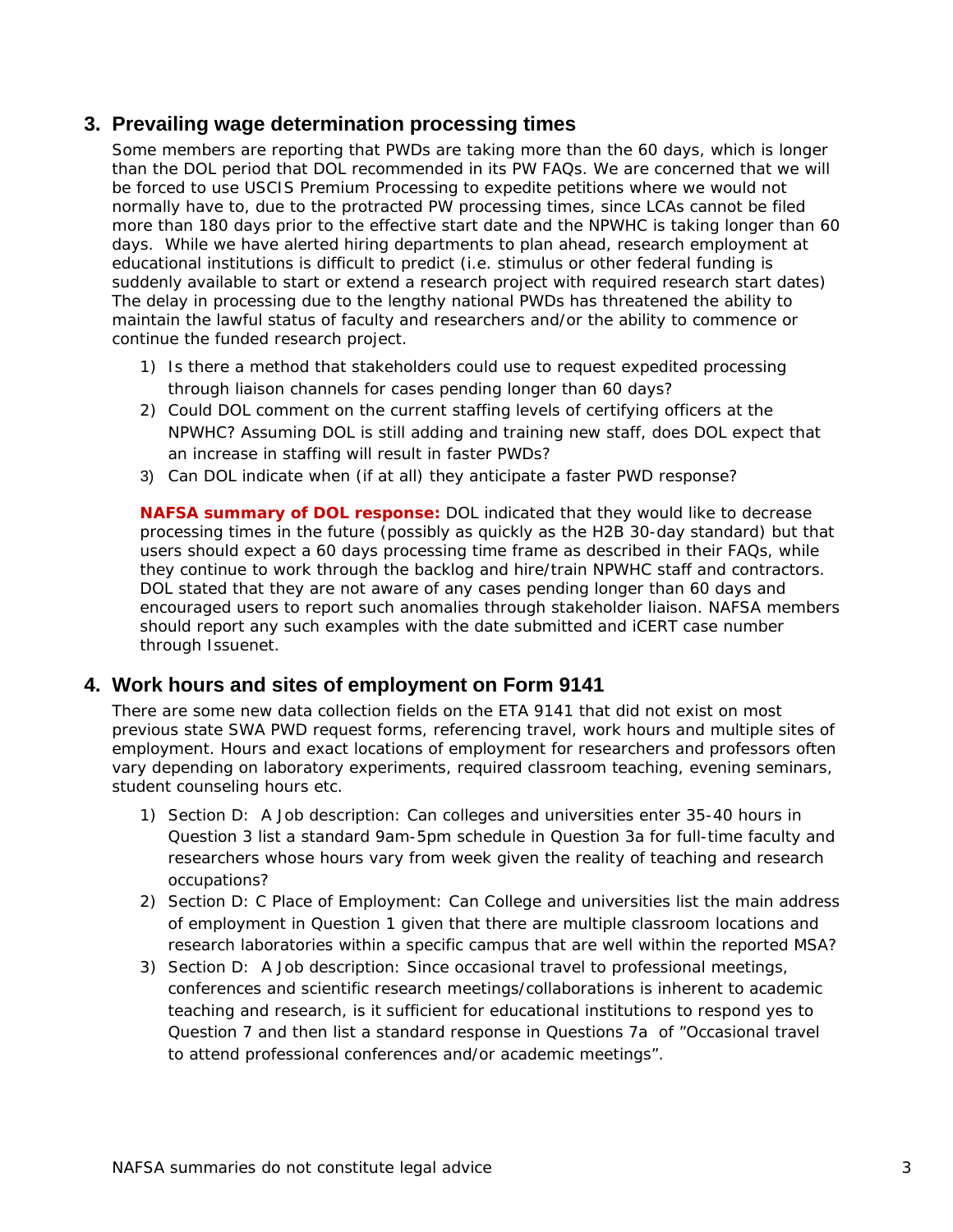<span id="page-3-0"></span>4) Can educational institutions assume that these standard responses will not impact or alter a PWD?

**NAFSA summary of DOL response:** "Yes" to all the above questions.

#### **5. Technical issues with iCERT prevailing wage request functionality**

Members have reported experienced technical system issues. There still seems to be problems between the level of functionality between primary account holder and associate account holders. Members report that associate account holders are either unable or seriously delayed in loading the prevailing wage tab in iCERT to submit prevailing wage requests although the primary account holder granted full associate account access to submit prevailing wage requests. E-mail communication with OFLC has returned blanket answers about using Internet Explorer 6.0 or higher and clearing the cache in browsers. Although users have the correct browser to access iCERT and have cleared the cache, they continue to experience the problem. In addition, some users report that PW requests have disappeared from the pending cases queue, while the primary account holder is not experiencing these issues.

1) How should members and stakeholders alert DOL to technical issues?

**NAFSA summary of DOL response:** Users should report technical difficulties with the system to DOL via email through the [oflc.portal@dol.gov](mailto:oflc.portal@dol.gov) NAFSA members are also encouraged to also submit technical issues to NAFSA via Issuenet to request liaison assistance.

2) Some members have received rejections after a considerable period of time due to incorrect or missing data entry. While we appreciate that it will take some time to train users on a new system, is there some expedite assistance that DOL could provide to members to adjudicate PW requests that are resubmitted after a rejection due to insufficient/incomplete information to keep users from having to wait another 60 days for a new PWD?

**NAFSA summary of DOL response:** DOL suggested that users carefully follow DOL instructions and recent DOL FAQs to complete forms in iCERT as once a case has been submitted, it cannot be updated or modified. NAFSA wishes to remind members not to leave blank fields on the forms as DOL may consider the form incomplete. DOL indicated that users who receive denials should submit the form again but indicated that these requests will be assigned new case numbers and entered into the standard queue and processed first-in first-out as a new submission.

3) Some members have received email responses with an "error message" that states "an exception has occurred' with a request to contact the help desk. Members have followed the instructions but still await case resolution. Can DOL offer assistance on these types of cases through stakeholder liaison?

**NAFSA summary of DOL response:** Users should contact DOL via email to report technical problems and seek resolution at [oflc.portal@dol.gov](mailto:oflc.portal@dol.gov)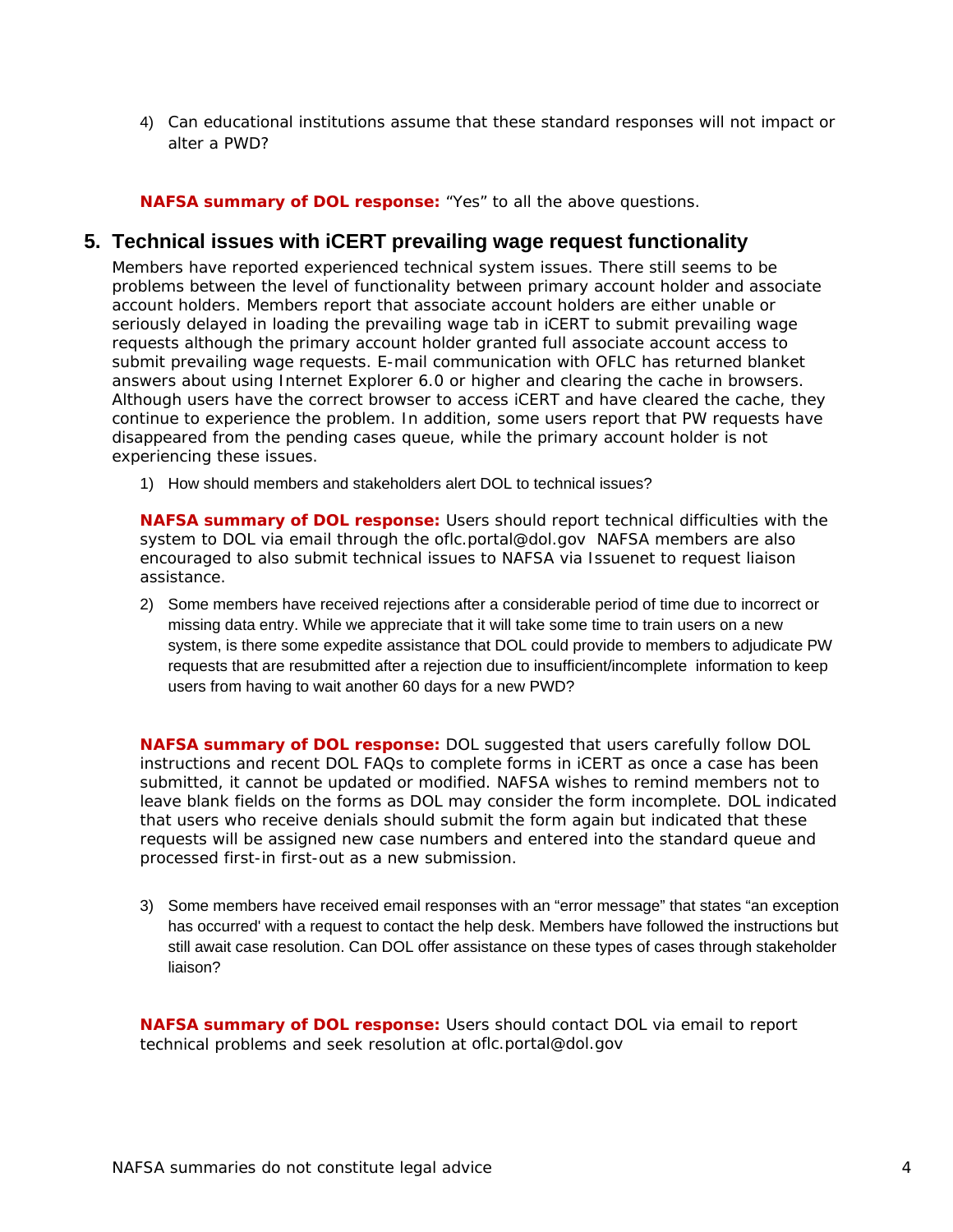### <span id="page-4-0"></span>**6. Future liaison with the Department of Labor**

**Quarterly stakeholder meetings and FAQs are appreciated, but are not enough given the current delays and problems with the new PW portal of the iCERT system.** 

- 1) Will DOL agree to more frequent stakeholder conference calls contacts to resolve urgent issues surrounding the implementation the PW portal?
- 2) Will DOL agree to arrange a case resolution mechanism through liaison until initial implementation problems are addressed?
- 3) Will DOL set-up a telephone customer service center or establish a person contact to answer employer questions and resolve case discrepancies?
- 4) Does DOL have any other plans to expand their outreach at this time?

**NAFSA summary of DOL response:** DOL encouraged users to pay close attention to the new 3/24/20101 DOL FAQs on filing the Form 9141 posted on the NAFSA website at <http://www.nafsa.org/resourcelibrary/default.aspx?id=17581>. They are already considering additional technical assistance and will take the suggestions above under review.

### **7. Problems with PWDs for physicians and medical residents**

Many academic institutions that offer medical training have certain prevailing wage issues of immediate concern, involving physicians and medical residents which are unique to our community. The national residency "Match" of medical school graduates occurs in mid March which is just 98 days before new residents must report for duty. This unique deadline is made all the more difficult by the new process in place. Unfortunately, there is no OES prevailing wage for medical residents. Like postdoctoral fellow, these trainees are physicians but are participating in supervised clinical training and not practicing physicians. The American Association of Medical Colleges has been the best source for prevailing wages. The AAMC publishes statewide surveys of medical residents by post graduate year (PGY) which has historically been accepted by local SWAs.

1) Please confirm whether the statewide AAMC surveys by PGY Year are acceptable for prevailing wage purposes if more localized data is not available.

#### **NAFSA summary of DOL response:** Yes

2) Please confirm that the localized AAMC survey is acceptable for prevailing wage purposes when there is sufficient data.

#### **NAFSA summary of DOL response:** Yes

3) Please advise what DOL considers to be the OES category most appropriate for medical residents in (a) internal medicine, and (b) other medical specialties

**NAFSA summary of DOL response:** DOL recognized that the occupation of medical resident does not exist on the list of occupations. They recognized that these are training positions but that the PWD depends on the description of job duties and field of specialty.

4) Various localities around the country had commissioned surveys of many institutions in the MSA for purposes of post doc prevailing wages. These surveys, which comply with GAL, were routinely accepted for more than a decade by SWAs. They have not been accepted since January 1, 2010. Please confirm whether such surveys are acceptable for post doctoral researchers and advise why such surveys have not been accepted by national DOL.